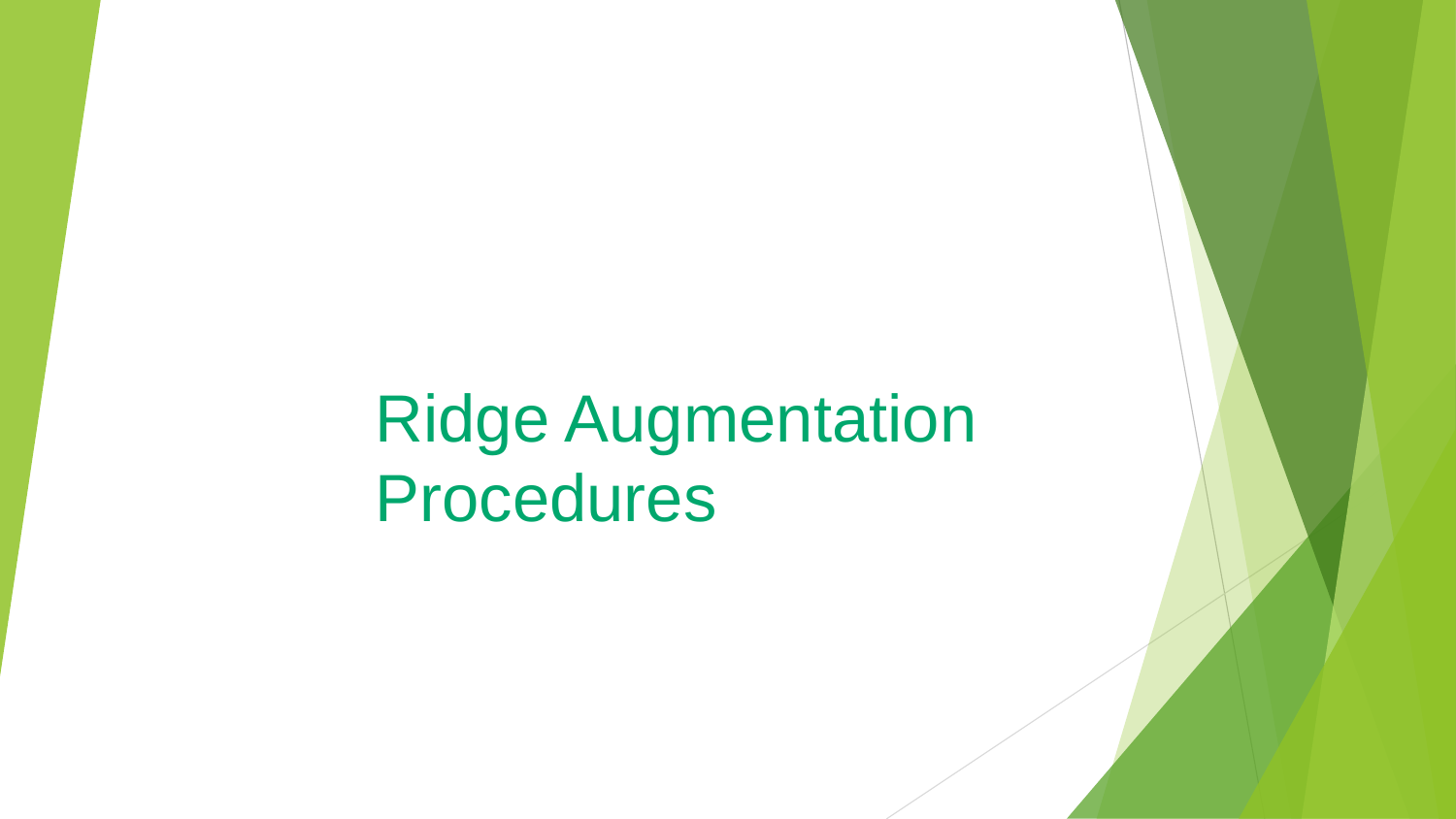- after a tooth is extracted, approximately 25% of the bone volume has been reported to be lost after the first year. Over time, this deterioration may progress and is often reported to be responsible for a 40–60% loss of alveolar volume during the first 3 years after a tooth is lost.
- Successful ridge augmentation procedures consider basic biologic and physical principles of bone to enhance the regenerative potential of the host.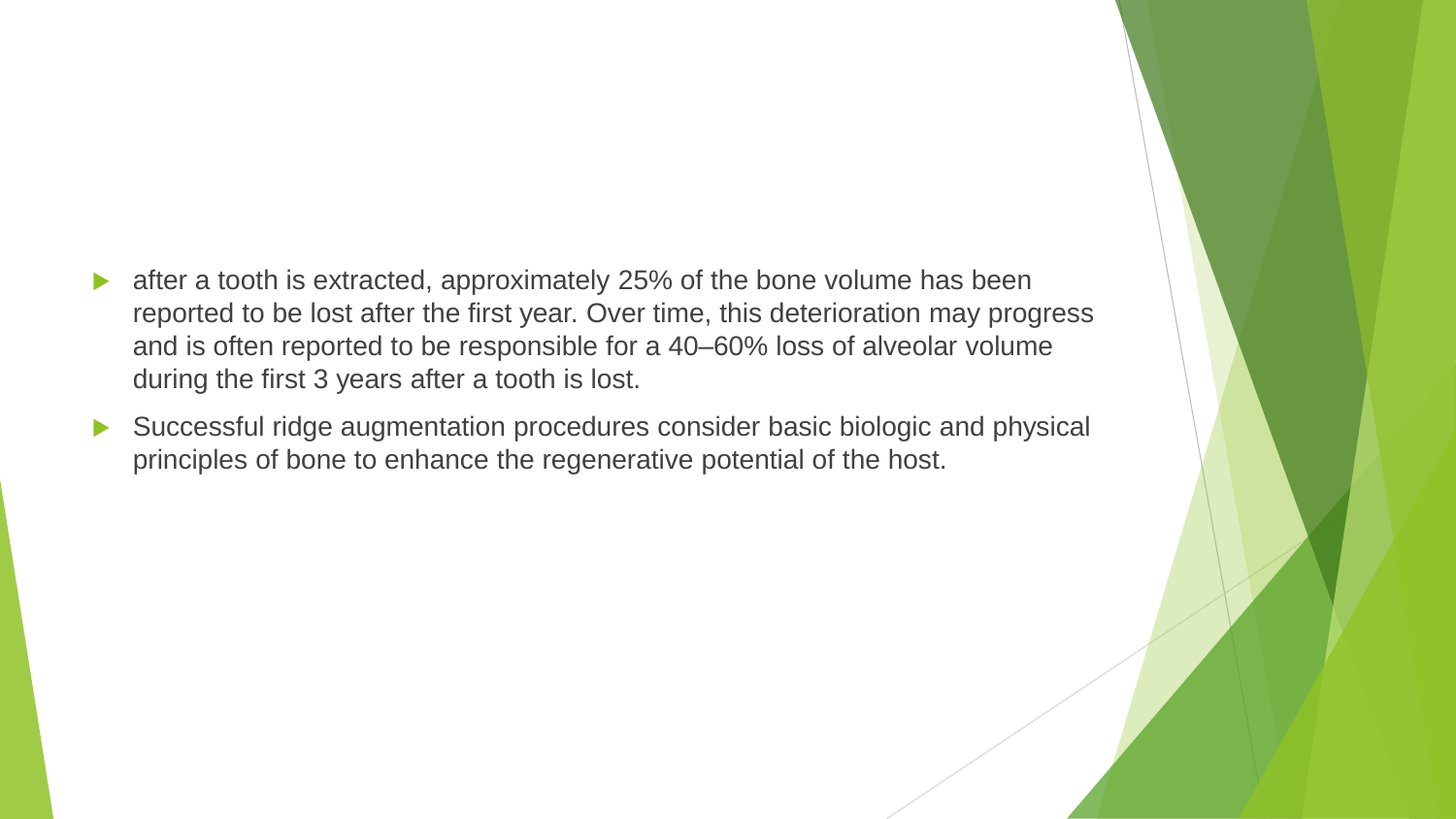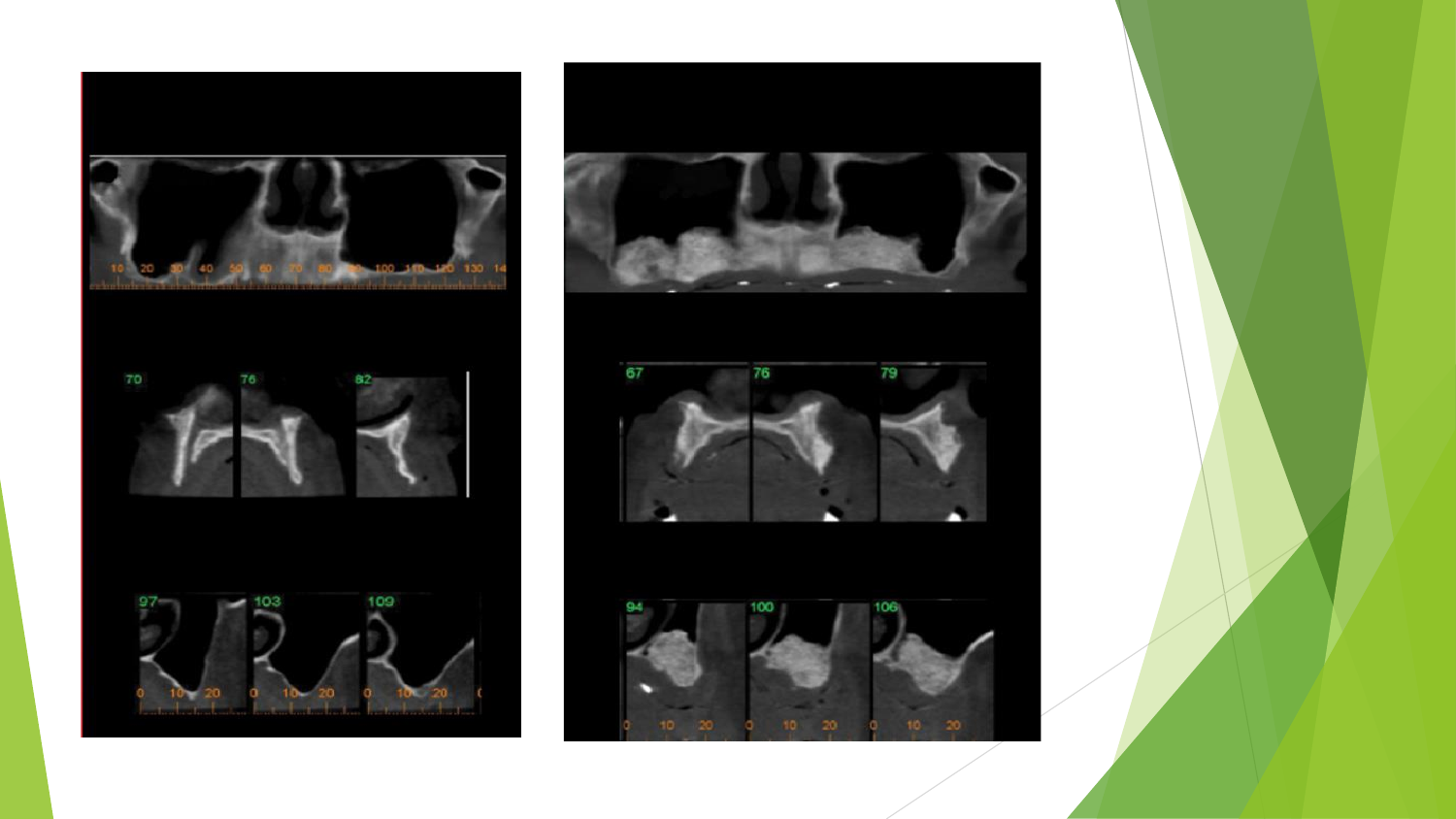Some of the most important modifiable factors to consider and assist in proper wound management are discussed belowSome of the most important modifiable factors to consider and assist in proper wound management are discussed below

- Promoting primary wound closure
- Enhancing cell proliferation and differentiation
- Protecting initial wound stability and integrity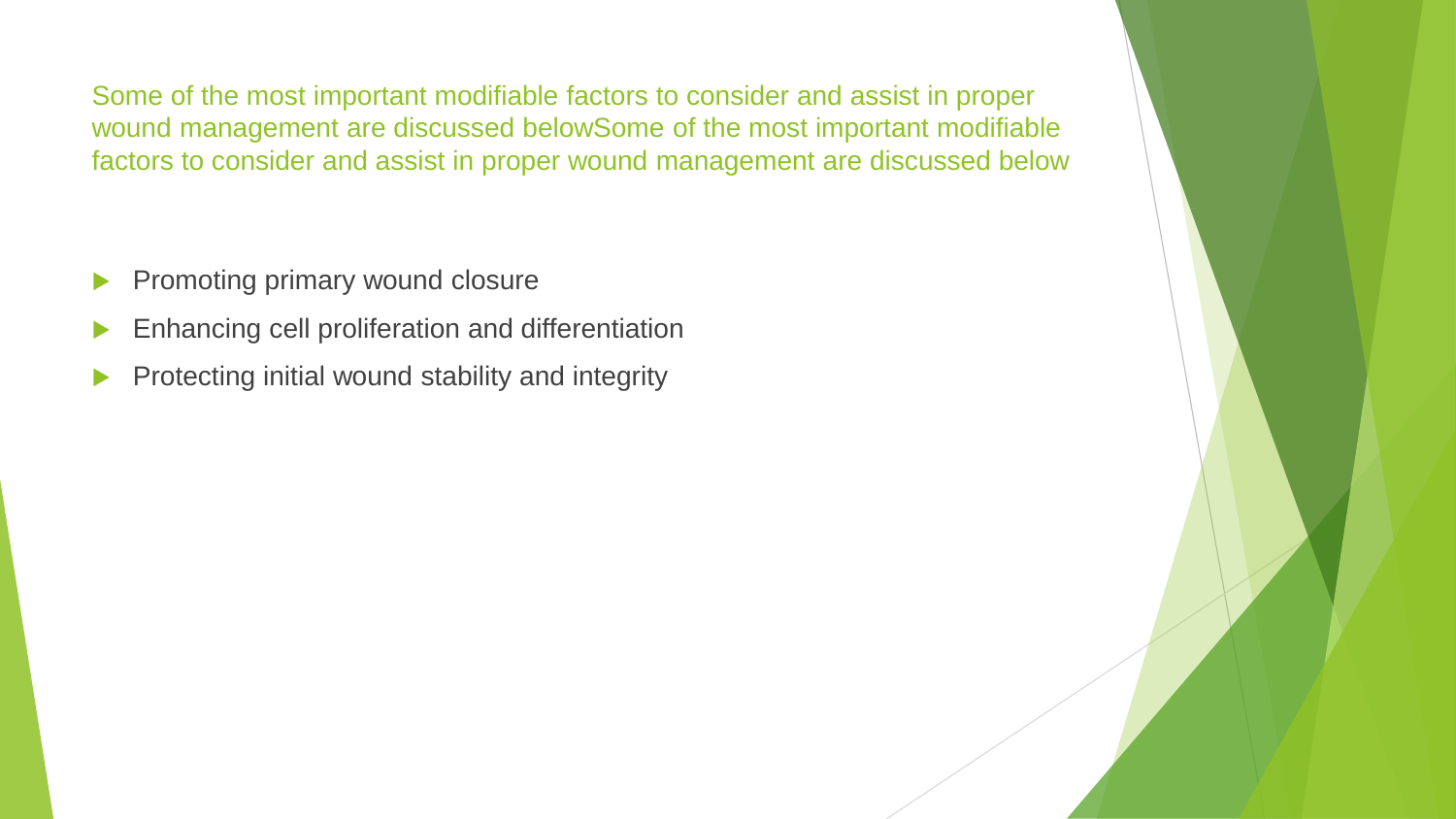#### Treatment objectives

- Spray *et al.* (2000) evaluated the influence of bone thickness on the marginal bone response at second‐stage uncovering surgeries, and reported that as the bone thickness approached 1.8–2 mm, bone loss (i.e. implant dehiscence) decreased significantly.
- ▶ The prevalence of these peri-implant diseases affecting the implant-supporting bone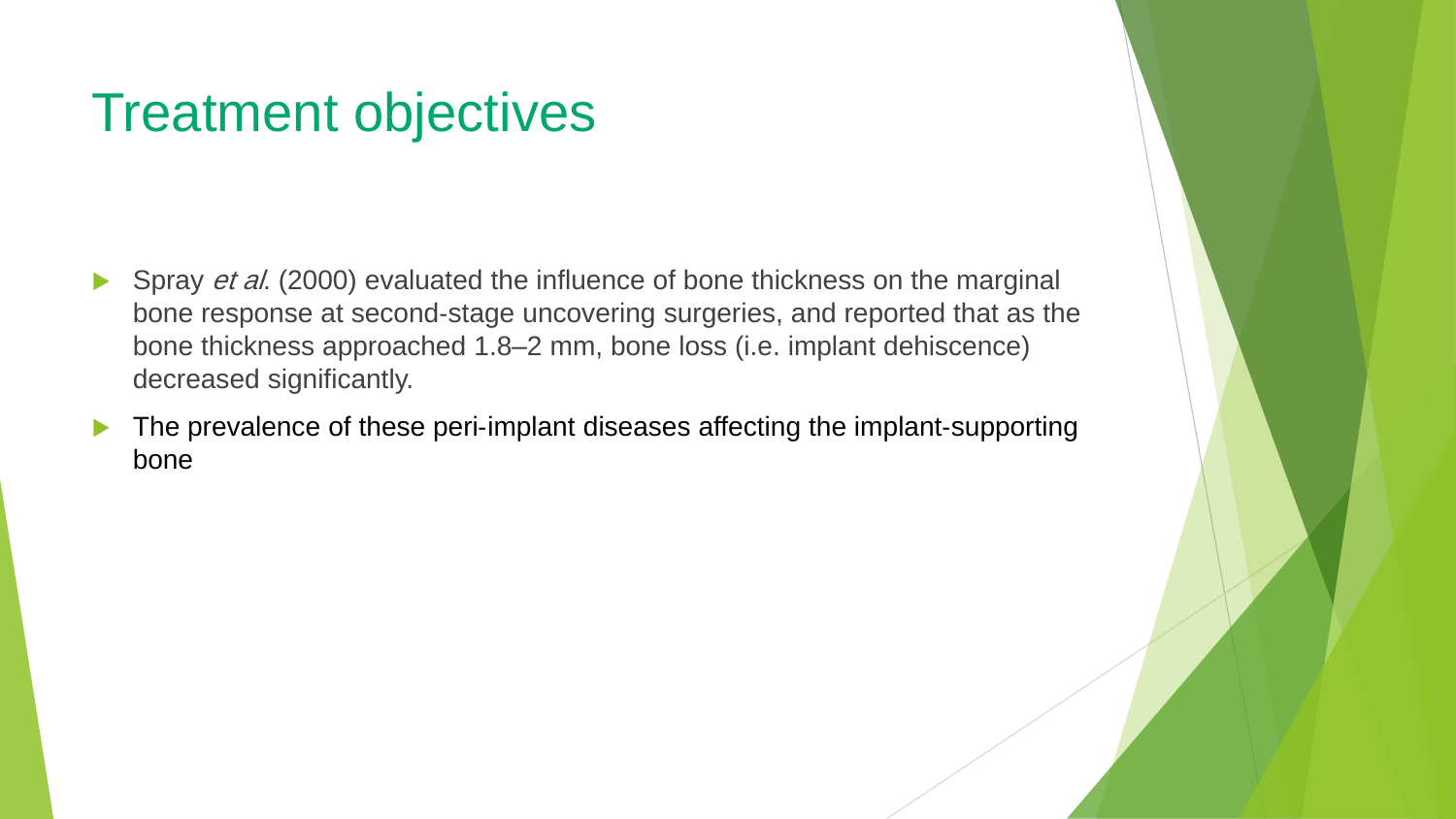#### Diagnosis and treatment planning

Patient

- **diabetes group,**
- **Smoking**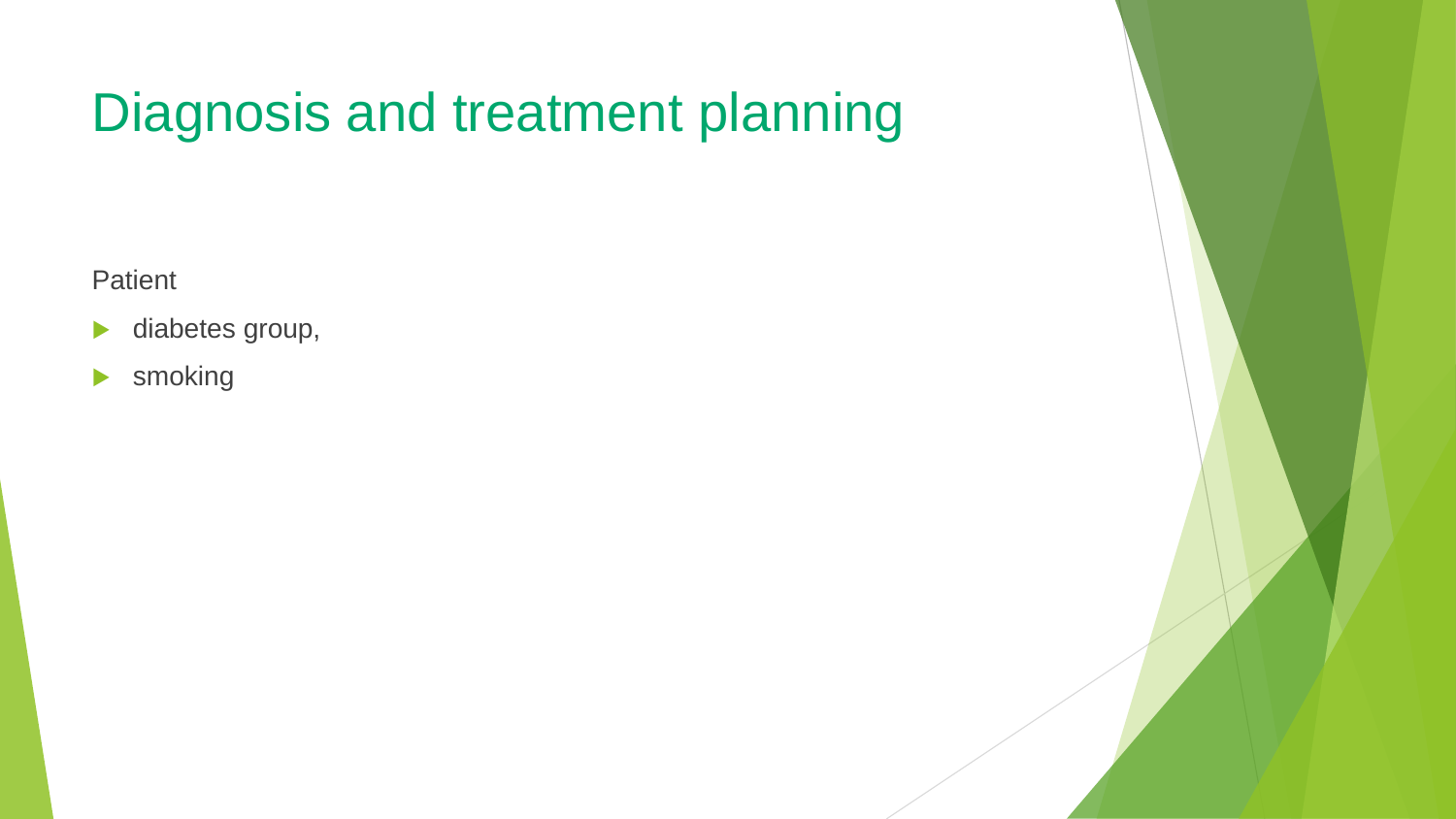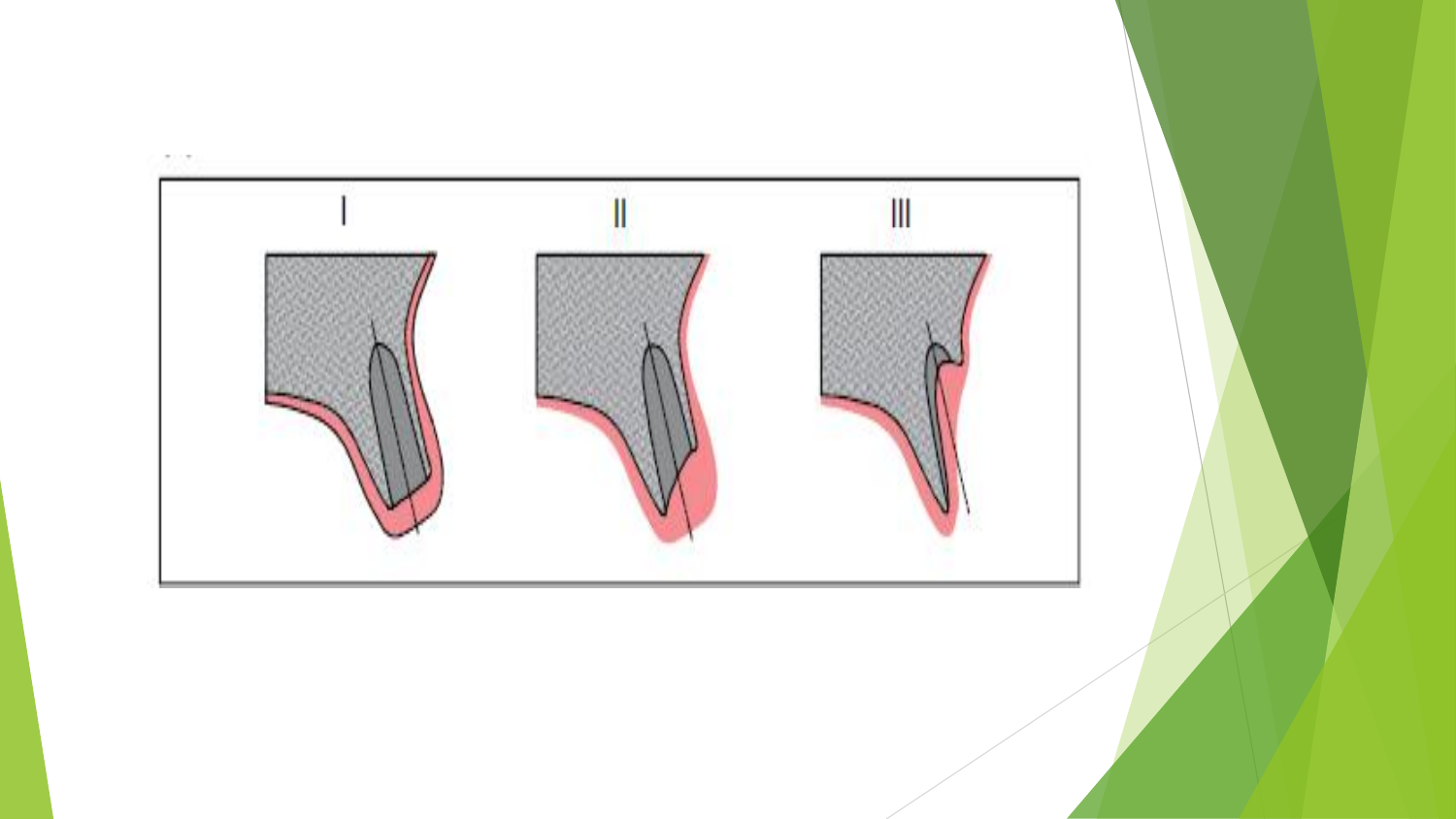#### Defect classification

- ▶ According to Seibert (1983), alveolar crest defects are classified into three categories (Fig. 50-3):
- Class 1 defects: when the bone deficiency is predominantly in the horizontal dimension
- Class 2 defects: when the bone deficiency is predominantly in the vertical dimension
- *Class 3 defects*: when the bone deficiency affects both the vertical and horizontal dimensions.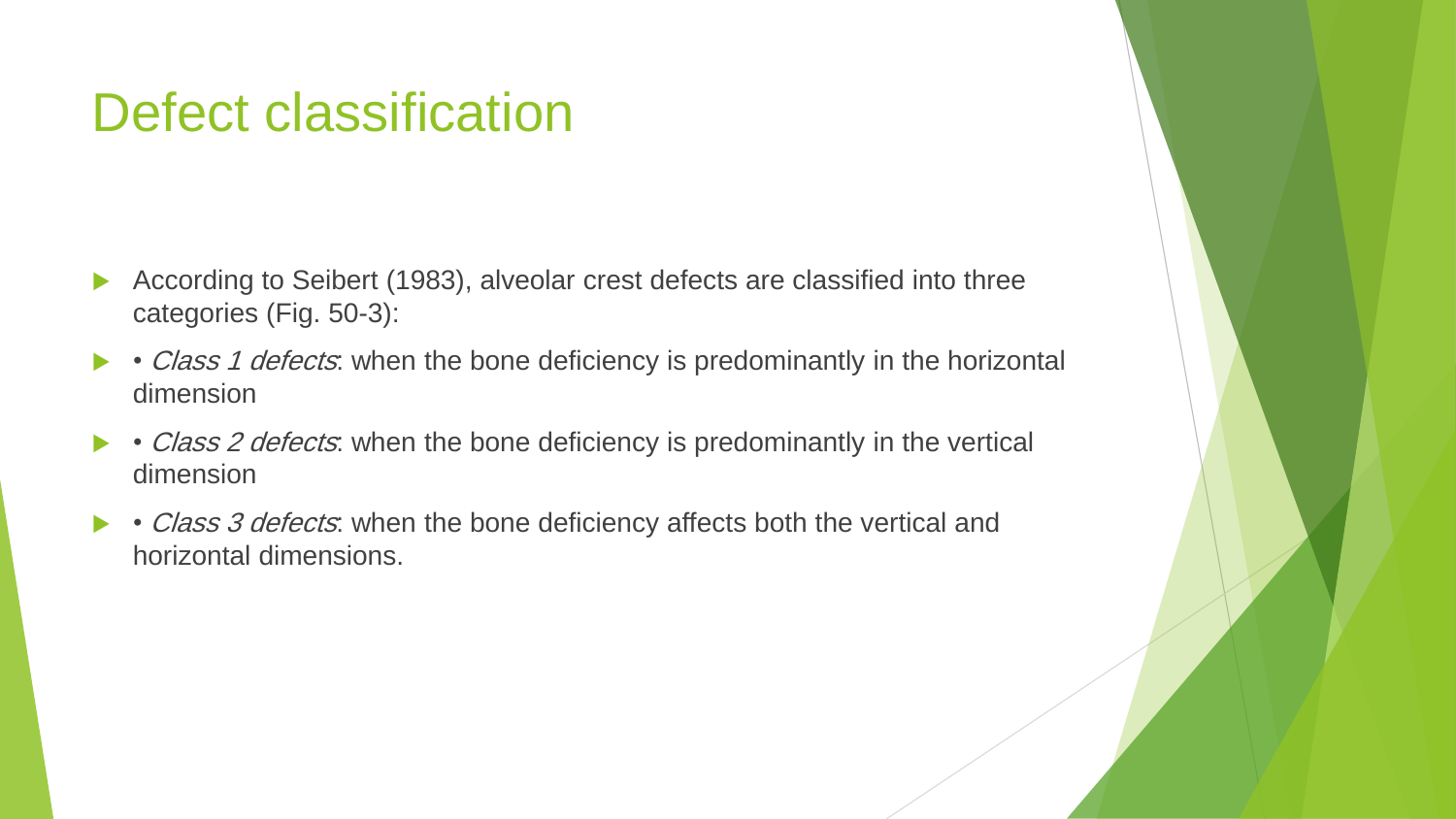



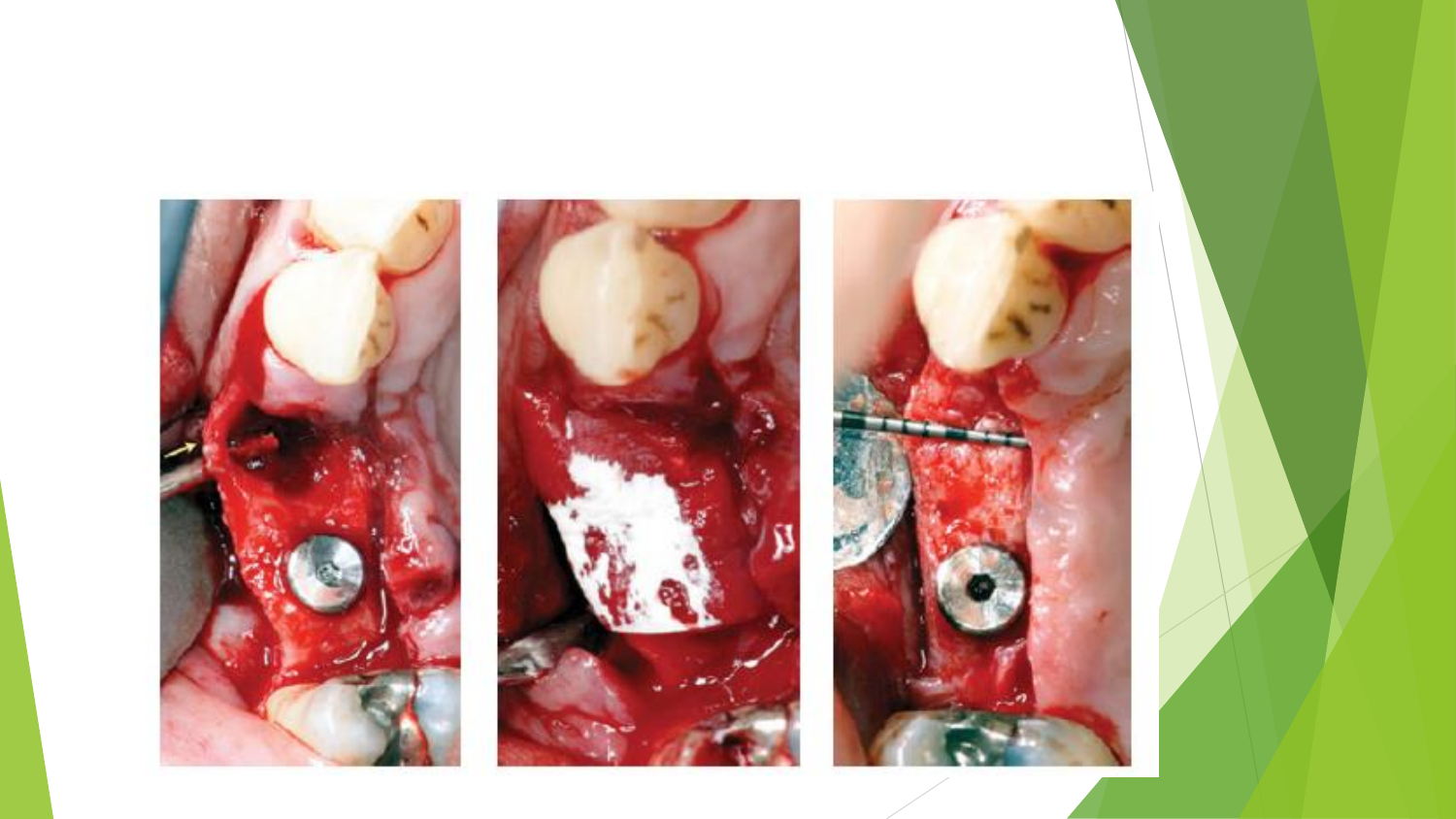### Biologic principles of guided bone regeneration

 Based on the same biologic principle, the GBR treatment concept was mechanical exclusion of the soft tissues from filling the osseous defect, thus allowing the cells with osteogenic cells to colonize the wound (Dahlin et al. 1988). The key prognostic factor in GBR was enough space under the barrier membrane to allow for bone regeneration of the crestal defect. Depending on the morphology of the defect, this space could be maintained with either a particulated graft or a block graft. Different biomaterials, natural and/or synthetic, have been developed, investigated, and used as grafts for bone augmentation procedures.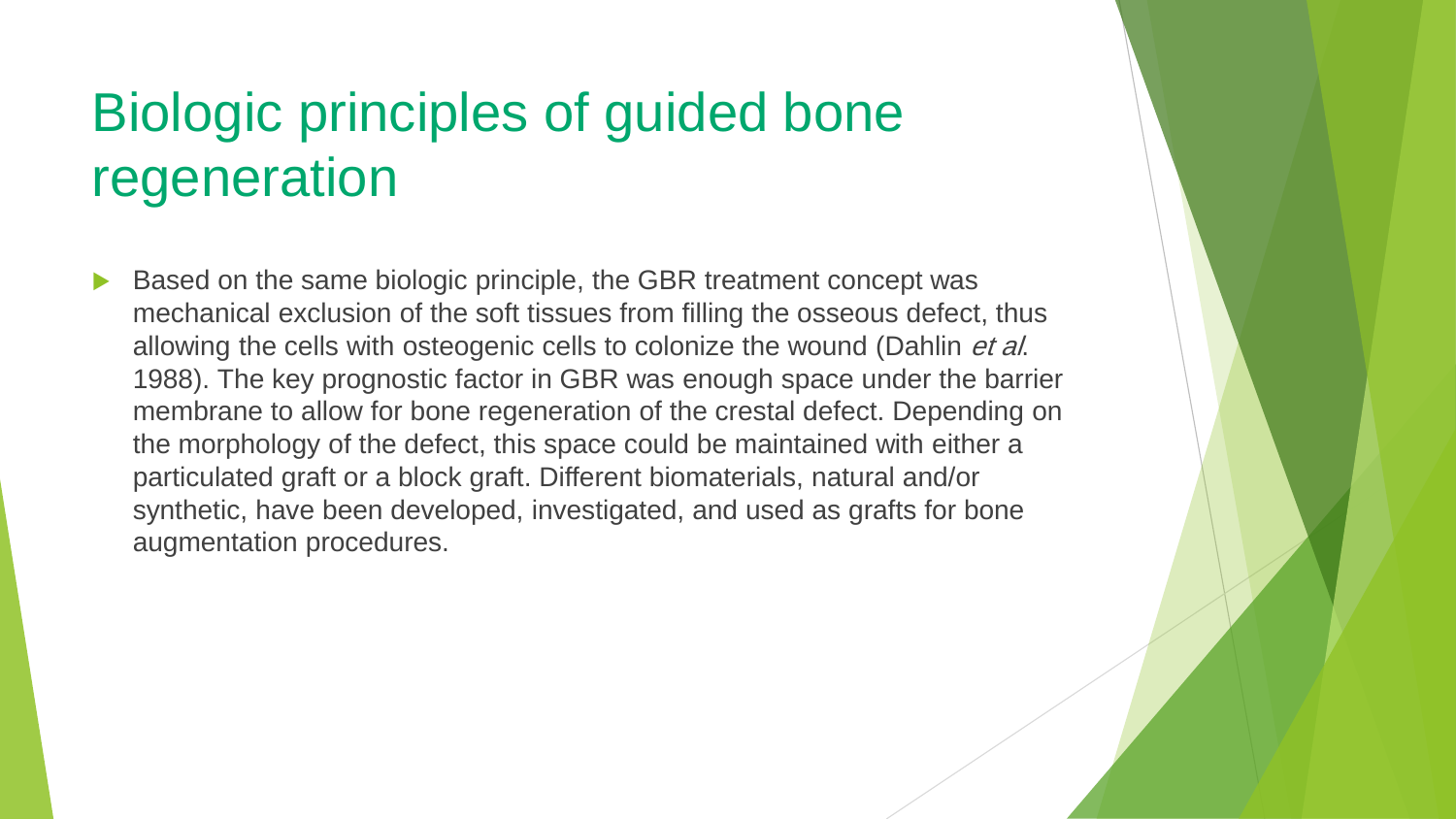#### Regenerative materials

Barrier membranes

non‐resorbable membranes

Resorbable membrain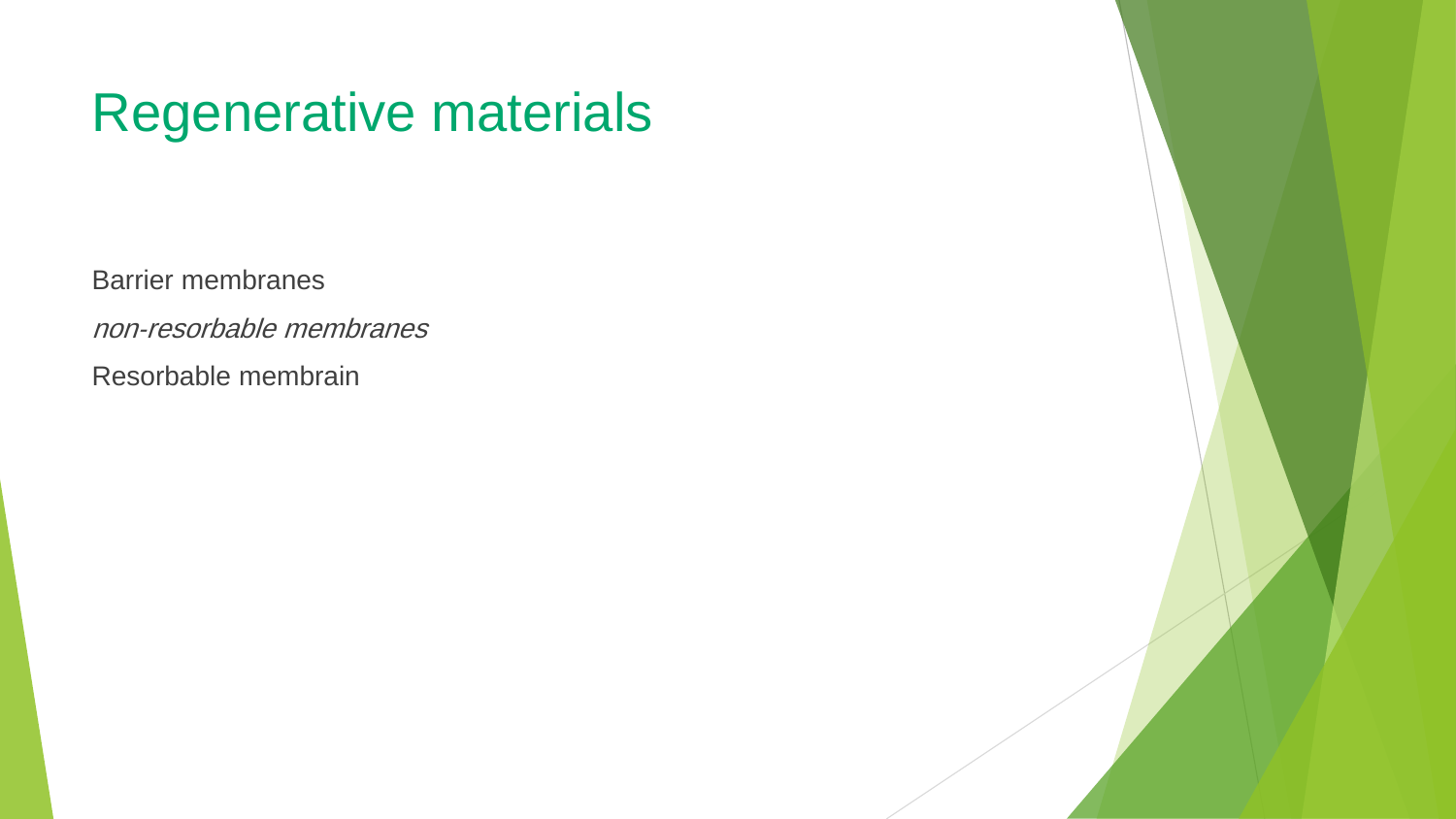#### Bone grafts and bone substitutes

- Autogenous bone grafts
- **Allograft**
- Xenograft
- **alloplasts**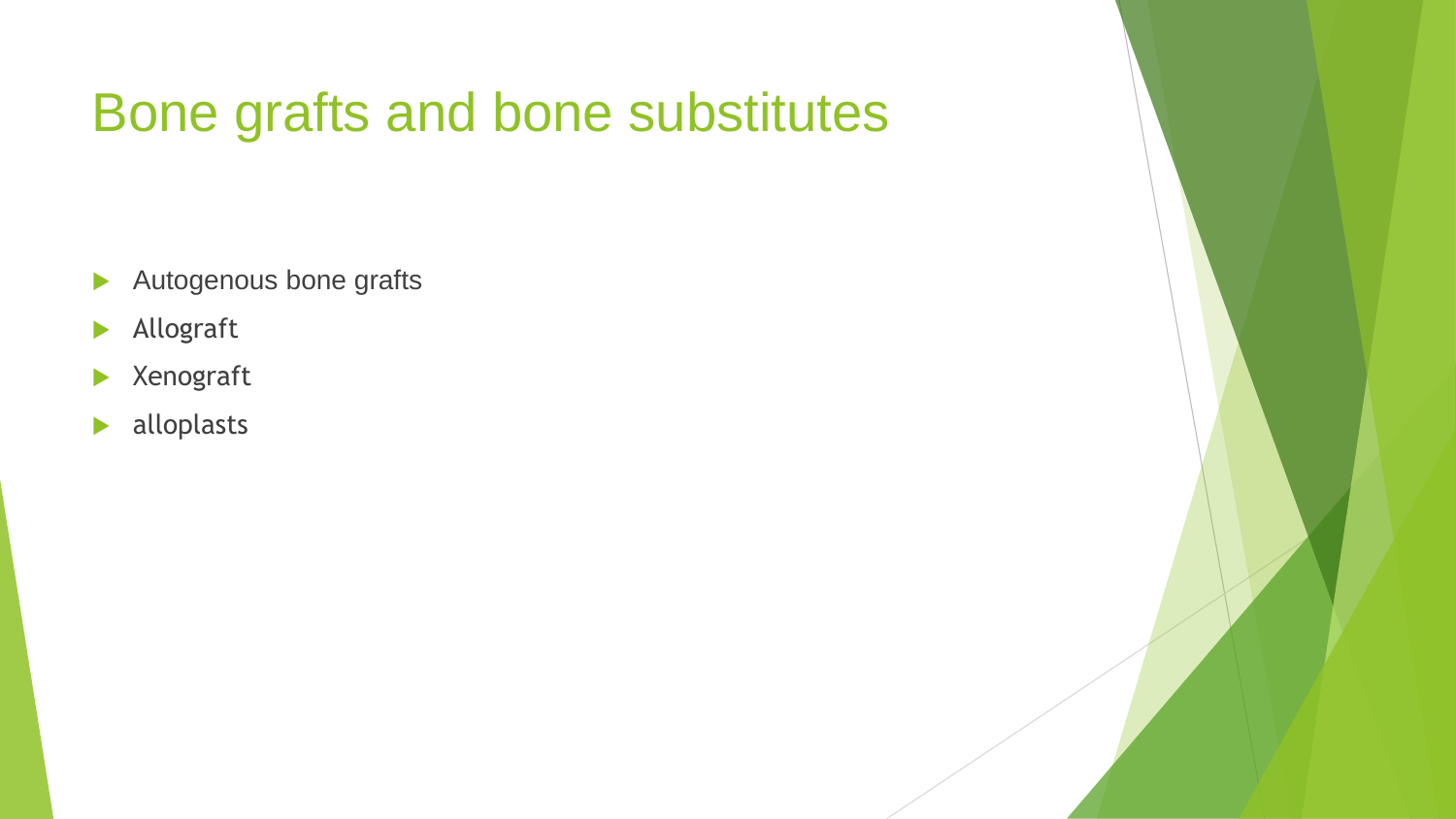### Ridge preservation

- Important structural changes of the edentulous ridge take place after tooth extraction and eventually lead to dimensional changes of the alveolar crest. A recent systematic review assessed the hard and soft tissue changes occurring 6 months after tooth extraction in humans and demonstrated a horizontal bone loss of 29–63% and vertical bone loss of 11–22% from the dimensions of the alveolar bone crest at the time of extraction
- Use of membranes gave better results than for use of grafts alone in terms of horizontal bone changes.
- A slight tendency towards less bone loss in the horizontal direction was observed when the sockets healed by primary intention.
- Flapped surgical procedures demonstrated significantly less horizontal bone resorption of the socket,when compared to flapless surgeries.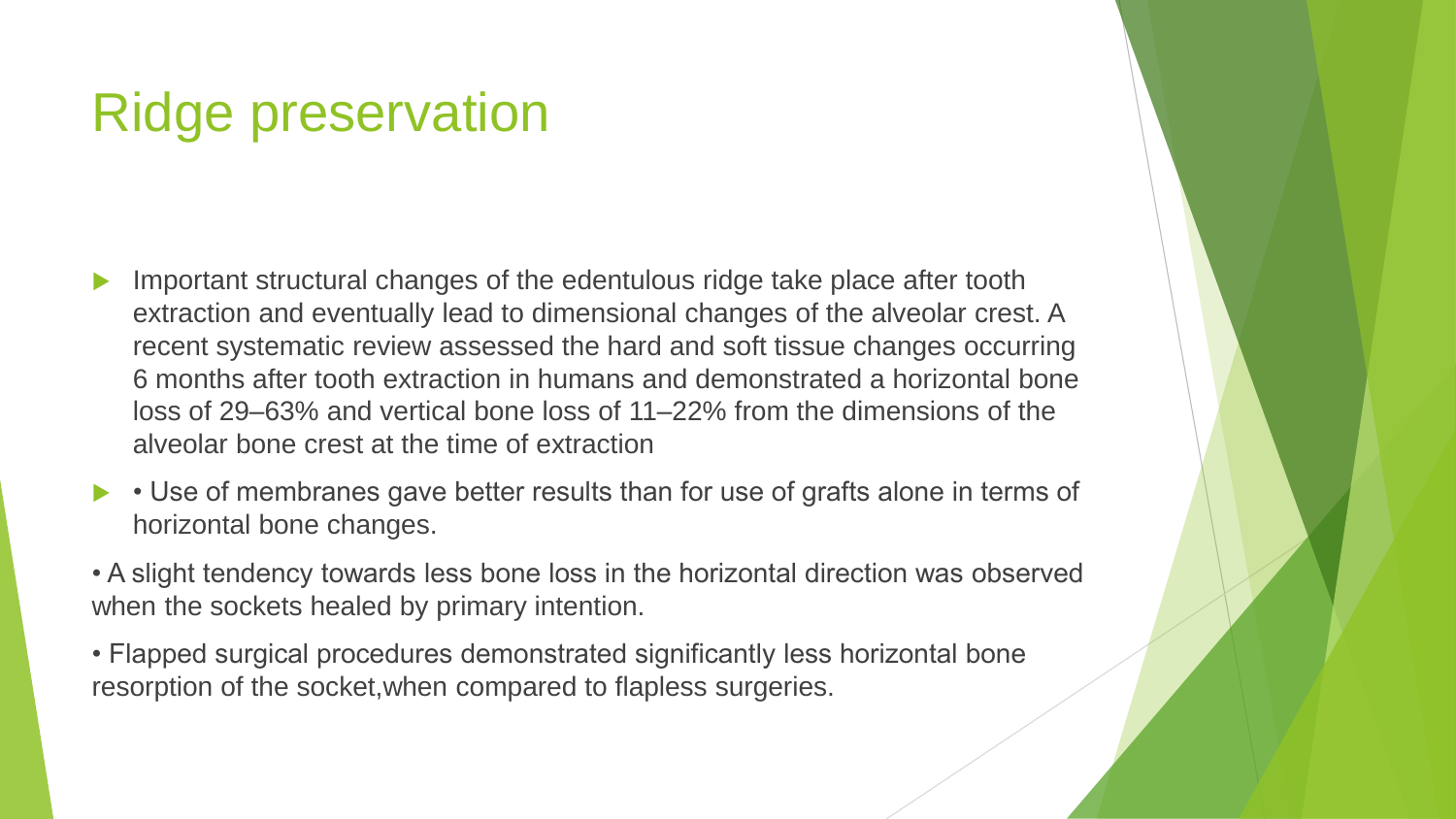### Bone regeneration in fresh extraction sockets





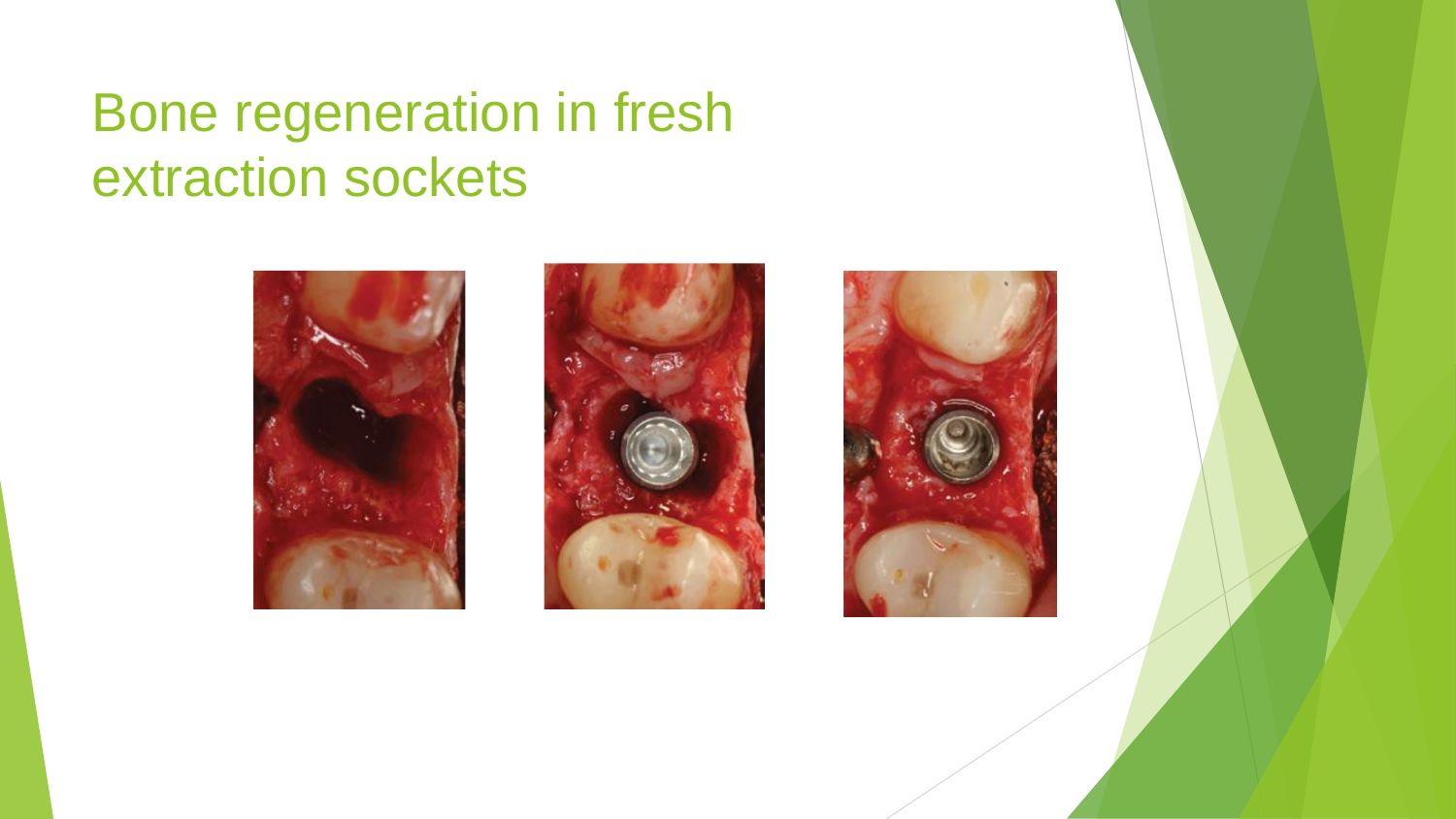





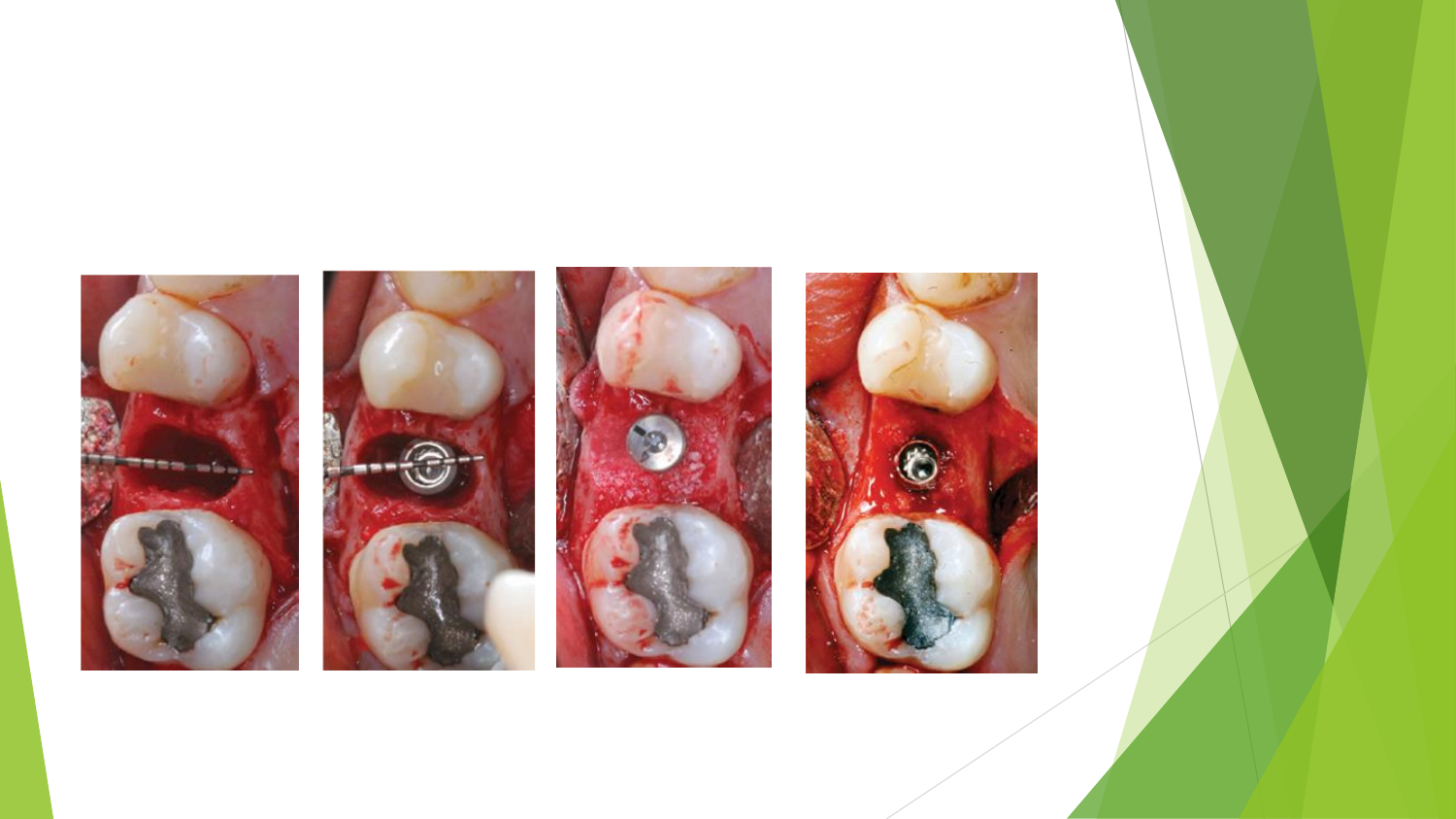## Horizontal ridge augmentation

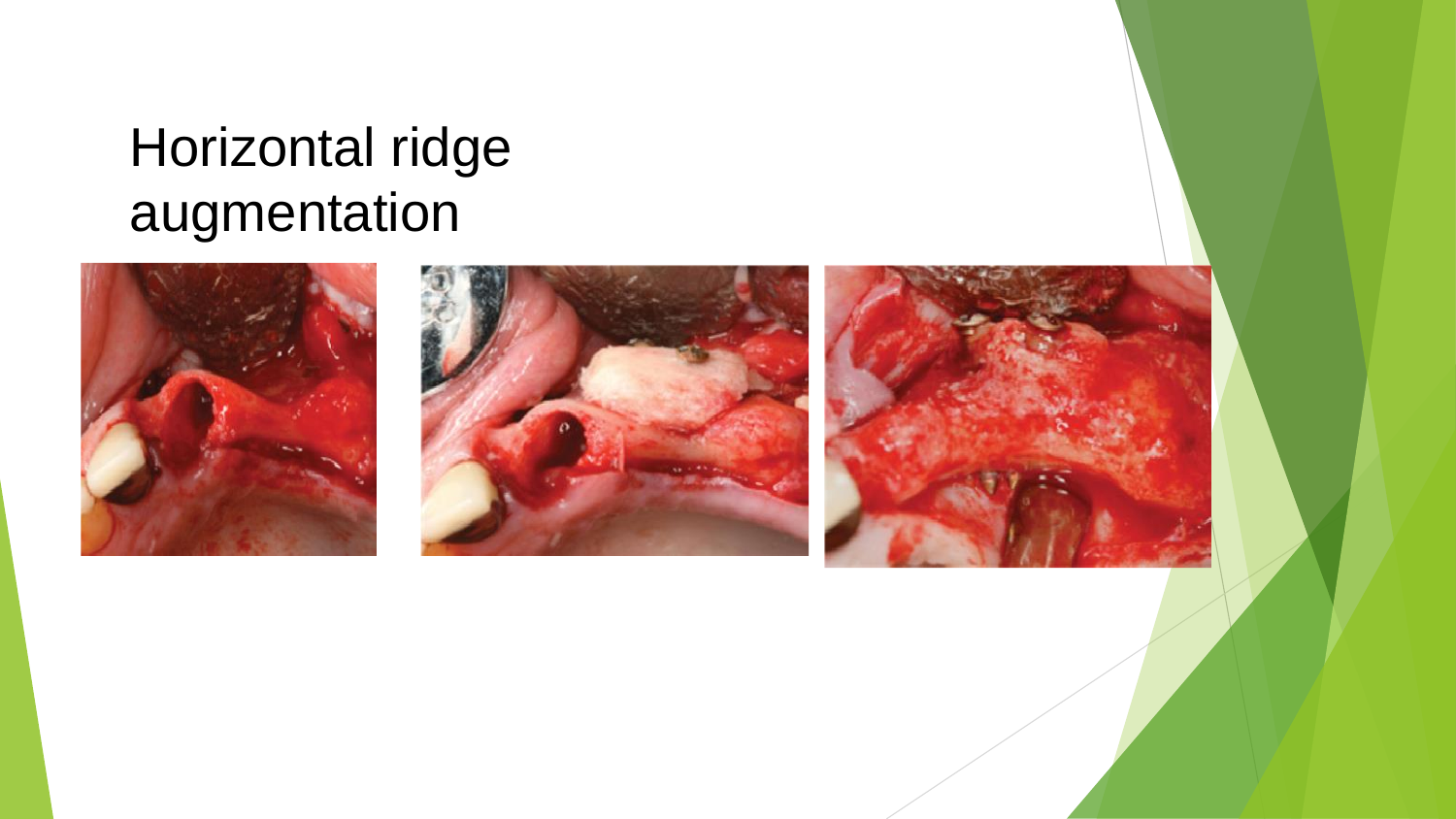